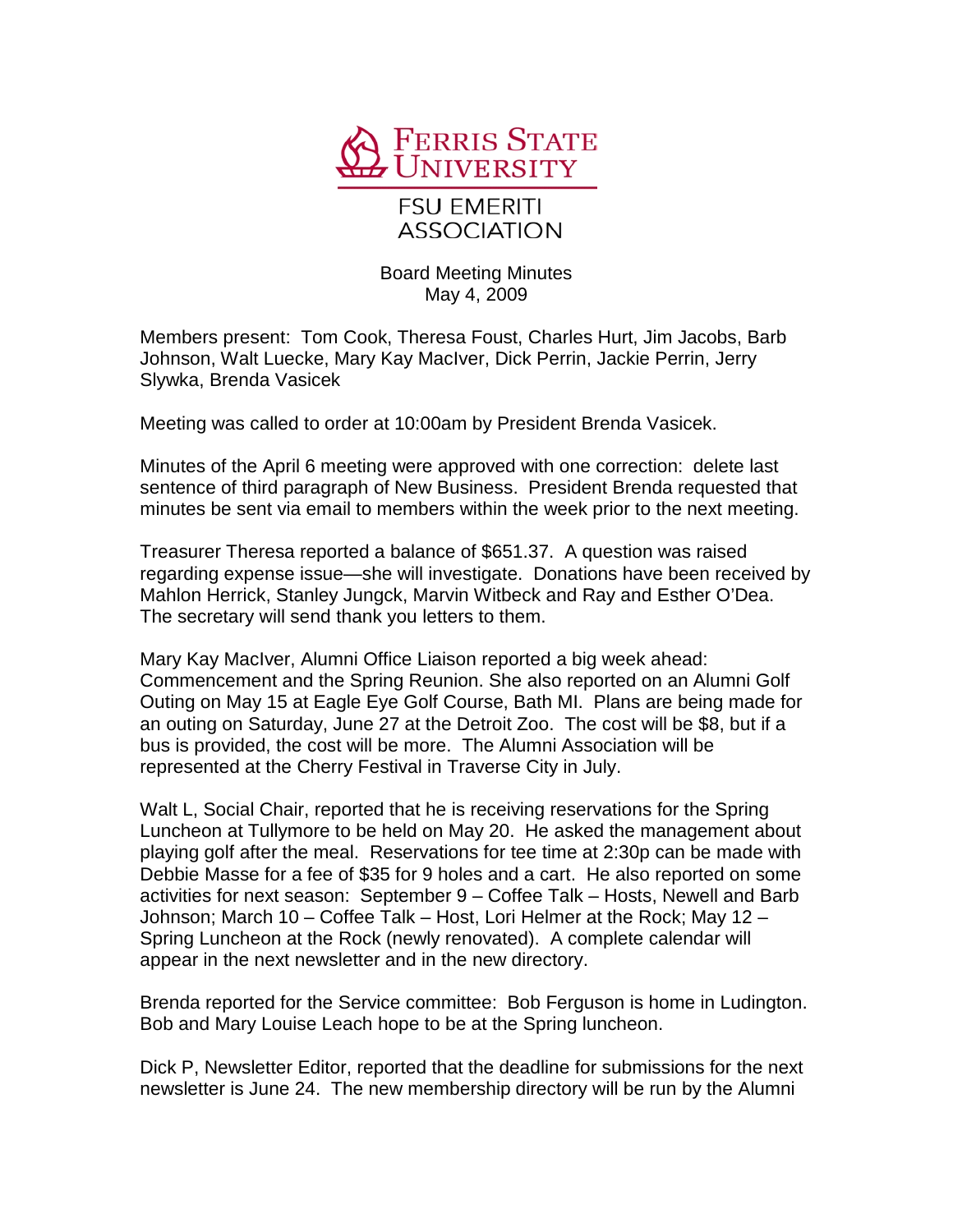office, per Mary Kay, about the same time. If anyone has any information about an Emeriti who is working on a special professional project, i.e. writing a book, teaching special classes, consulting, share that info with Dick for the newsletter.

Jim J, Publicity Chair, said that notices regarding upcoming events will appear in the Pioneer. He will try to email announcements to those who have supplied their email addresses.

## Old Business

Brenda is still working on the slate of new Board members to be presented at the Spring Luncheon. Jack McNamara has accepted a nomination to complete the last year of Charles' postion. Another nomination is needed for a vacant twoyear term.

Brenda continues to work with various offices on updating the EA membership process and EA lotus notes. Matt Klein, Dean, College of Arts and Sciences, will ask the Dean's Council to remind their staff and faculty who are retiring to be sure and apply for emeriti status. New member packets were sent to Erli Gronberg, Calla Dean, Richard Duffett, Phillip Stich, John Watkins, Penny Wheeler, Doug Heeter, and Barb Spedowski. Brenda and other emeriti attended the Employees Retirement Reception and Employee Service Awards events held in April.

The Eldercare seminar that was held in April was well done and many positive evaluations were received. Another session is planned for the Fall.

On June 18, President Eisler will host a gathering for the FSUEA annual Traditions picnic at 4pm in the IRC Connector. Concurrent sessions that are of interest to our membership will begin at 2:15p. This interest was identified in the results of the survey that was distributed in our last newsletter. The sessions are: Retirement Planning, E-Mail how-to-dos, Digital Photography, and Genealogy. More information will be available later.

Brenda reported ongoing conversations with the University regarding reduced rates at sporting events, Williams events and Student recreation. Monthly memberships will be available in September at the Racquet facility and U-Rec.

Jim Saladin is working on activities and events for the 125<sup>th</sup> Anniversary celebration. Walt Luecke and Theresa Foust are also actively involved in the planning. Other volunteers are needed from the Emeriti group.

Brenda received some artifacts for the Display case in the Emeriti office. She also helped with the First Lady's Attic project. She reminded the Board to set aside July 13 for the EA Retreat and Board meeting. All members will have an active part in the discussion and planning for future of the EA during this meeting.